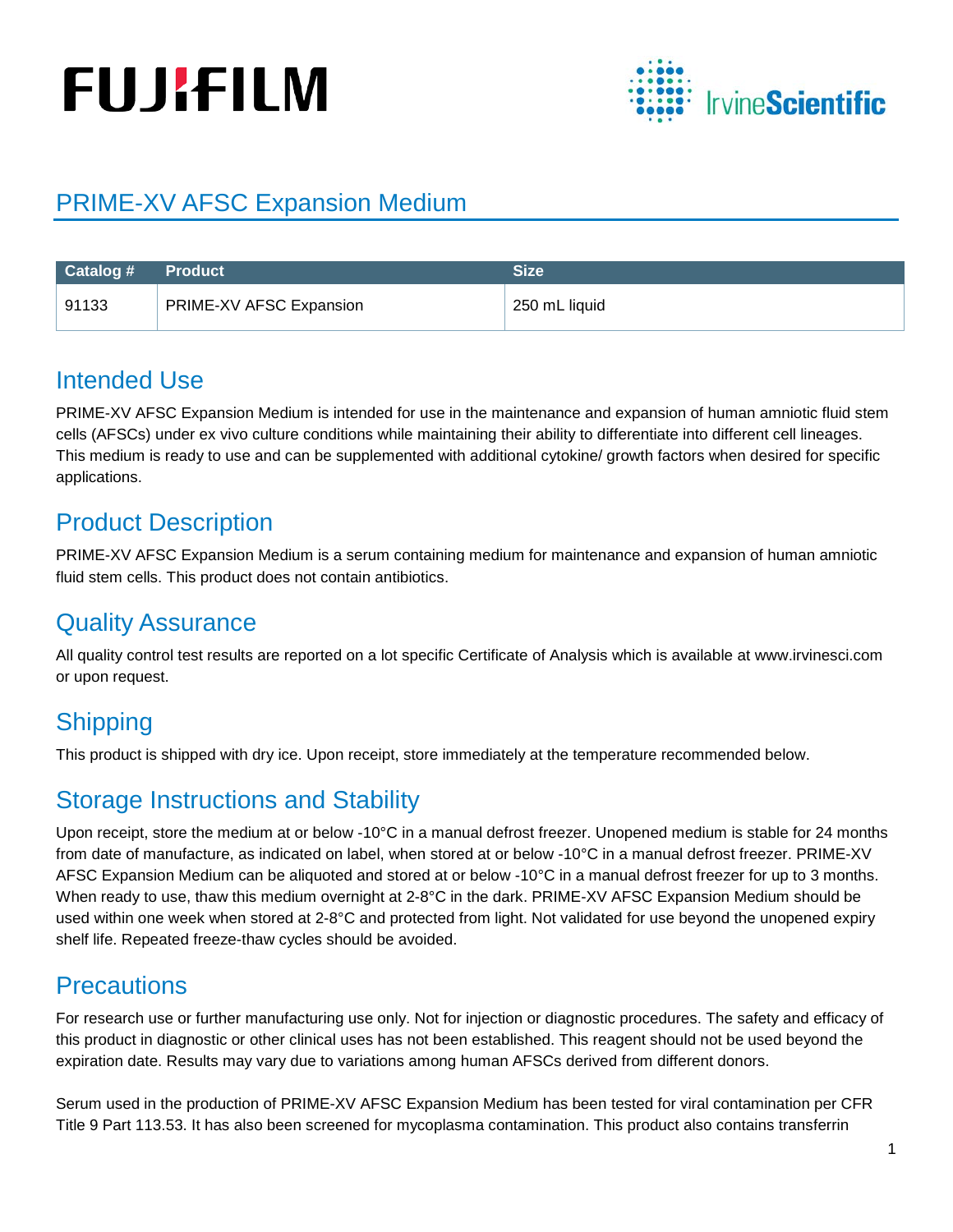derived from human plasma, which has been tested and found negative for antibodies to HIV-1/2, hepatitis B surface antigen (HBsAg), and hepatitis C virus (HCV). However, the medium should be handled as if potentially infectious. Safe laboratory procedures should be followed and protective clothing should be worn when handing this medium. The acute and chronic effects of over-exposure to this medium are unknown.

## Directions for Use

These procedures are general guidelines for culturing human AFSCs isolated from human amniocentesis. Procedures for optimal growth conditions should be determined for each application as appropriate.

#### **Recovery of Cryopreserved Human AFSCs**

- 1. Thaw PRIME-XV AFSC Expansion Medium (PN# 91133) at 2-8°C for overnight or at room temperature. Pre-warm at 37°C the amount of medium needed for one procedure (repeated warming of medium may reduce product performance). Store the remaining medium at 2-8°C. Thawed medium can be kept in the refrigerator for up to one week.
- 2. Rapidly thaw a frozen vial of AFSCs in a 37°C water bath while swirling the vial until all its content is liquid. The vial should still feel cold to touch. The process typically takes less than 2 minutes.
- 3. Pipette the content of the entire vial into a 15 mL conical tube containing 5 to 10 mL pre-warmed PRIME-XV AFSC Expansion Medium.
- 4. Centrifuge the cells for 5 minutes at 300xg at room temperature.
- 5. Re-suspend the pellet in pre-warmed PRIME-XV AFSC Expansion Medium (follow the instruction of subculture to determine the required volume of culture medium), count the cells and determine total viable cell number. Transfer the cell suspension to an appropriate culture flask for continuous culture.

#### **Subculture of Human AFSCs in PRIME-XV AFSC Expansion Medium (PN# 91133)**

- 1. Aliquot the required quantity of PRIME-XV AFSC Expansion Medium and pre-warm the medium to 37°C.
- 2. Remove entire spent medium from culture flask and gently rinse the flask with equal volume of PBS without calcium and magnesium (PN# 9240).
- 3. Add pre-warm 1x Trypsin EDTA (PN# 9341) to the culture flask, 1mL for T-25 flask and 3 mL for T-75 flask, and tilt the flask in all directions to disperse the Trypsin EDTA evenly over the cells.
- 4. Incubate the flask at 37°C, 5% CO2 incubator for 5-10 minutes to detach the cells from culture surface. Tap the side of the flask to aid the detachment of the cells.
- 5. Add pre-warmed PRIME-XV AFSC Expansion Medium to the flask, 2 mL for T-25 flask and 6mL for T-75 flask to stop trypsinizing. Disperse the cells by gently pipetting the media over the entire culture surface of the flask, and transfer the entire contents to a 15 mL conical tube.
- 6. Centrifuge cells down at 300xg for 5 minutes. Aspirate off supernatant.
- 7. Re-suspend the cell pellet in a small amount of pre-warmed PRIME-XV AFSC Expansion Medium and count the cells with a cell counter.
- 8. Inoculate 1.25x10<sup>5</sup> cells into T-25 flask containing 5 mL pre-warmed PRIME-XV AFSC Expansion Medium, or 3.75x105 cells into T-75 flask containing 15 mL medium. Note: It is recommended to seed cells at approximately 5,000 cells/cm2 of culture vessel.
- 9. Feed the cells by replacing the spent medium with equal amount of fresh pre-warm PRIME-XV AFSC Expansion Medium every 2 days.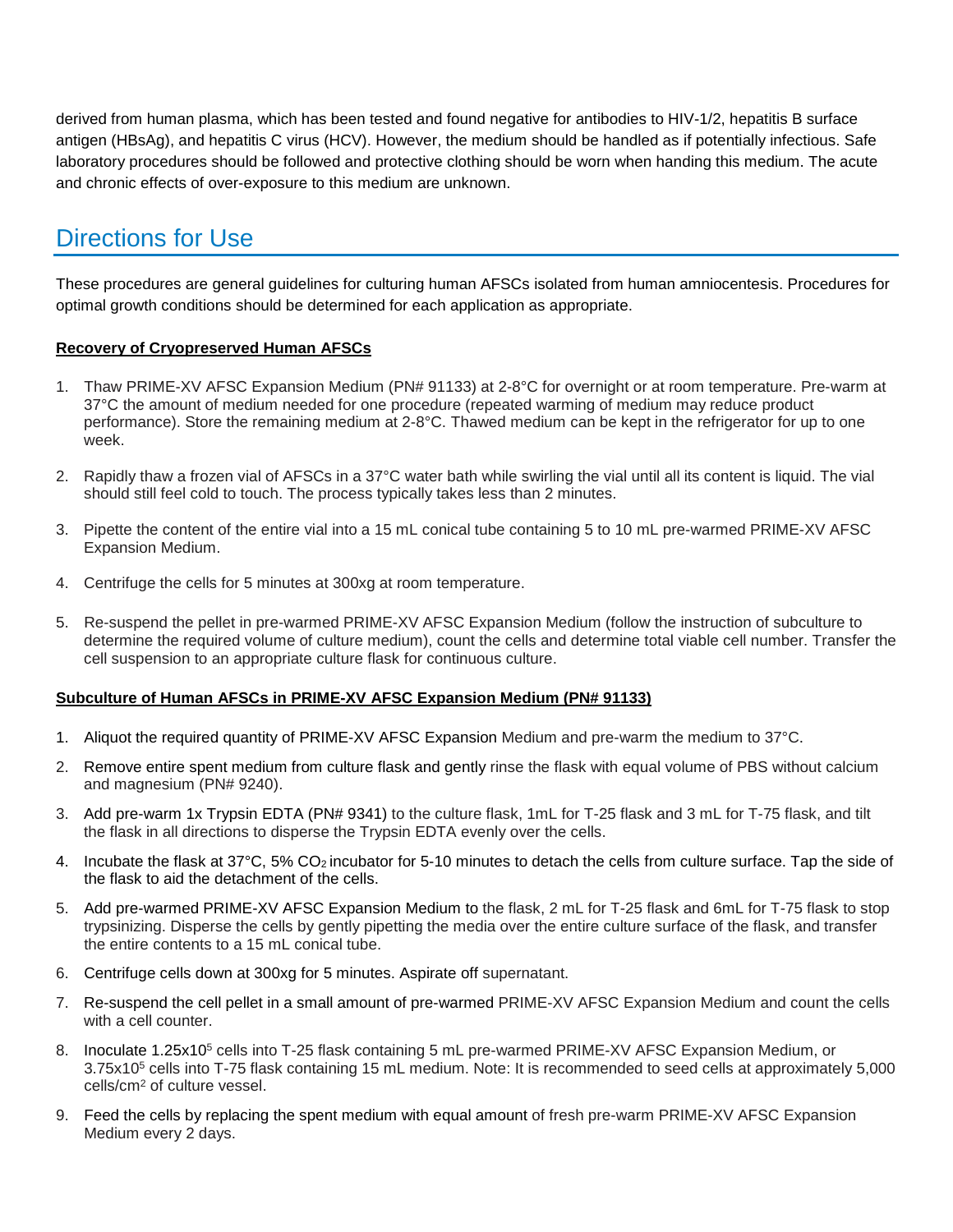10. Subculture the cells when the cell confluence reaches 70%. It usually takes 4 days if the seeding density at Step 8 is used.

## **Data**



**Figure 1.** Immunofluorescence analysis of human AFSCs cultured in PRIME-XV AFSC Expansion Medium after six passages showed positive OCT4-A staining. Nuclei were counterstained with DAPI.



**Figure 2.** Immunofluorescence analysis of human AFSCs cultured in PRIME-XV AFSC Expansion Medium after six passages showed positive SOX2 staining. Nuclei were counterstained with DAPI.





**Figure 4.** Osteogenic differentiation test of human AFSCs cultured in PRIME-XV AFSC Expansion Medium after six passages. The cells showed positive OSTEOCALCIN immunostaining after culture in the osteogenic differentiation medium. Nuclei were counterstained with DAPI.

## Related Products

| $\mid$ Catalog # | <b>Product</b>                          | <b>Size</b>             |
|------------------|-----------------------------------------|-------------------------|
| 91132            | PRIME-XV Osteogenic Differentiation SFM | 100 mL liquid           |
| 91139            | <b>PRIME-XV FreezIS</b>                 | 10 mL and 100 mL liquid |